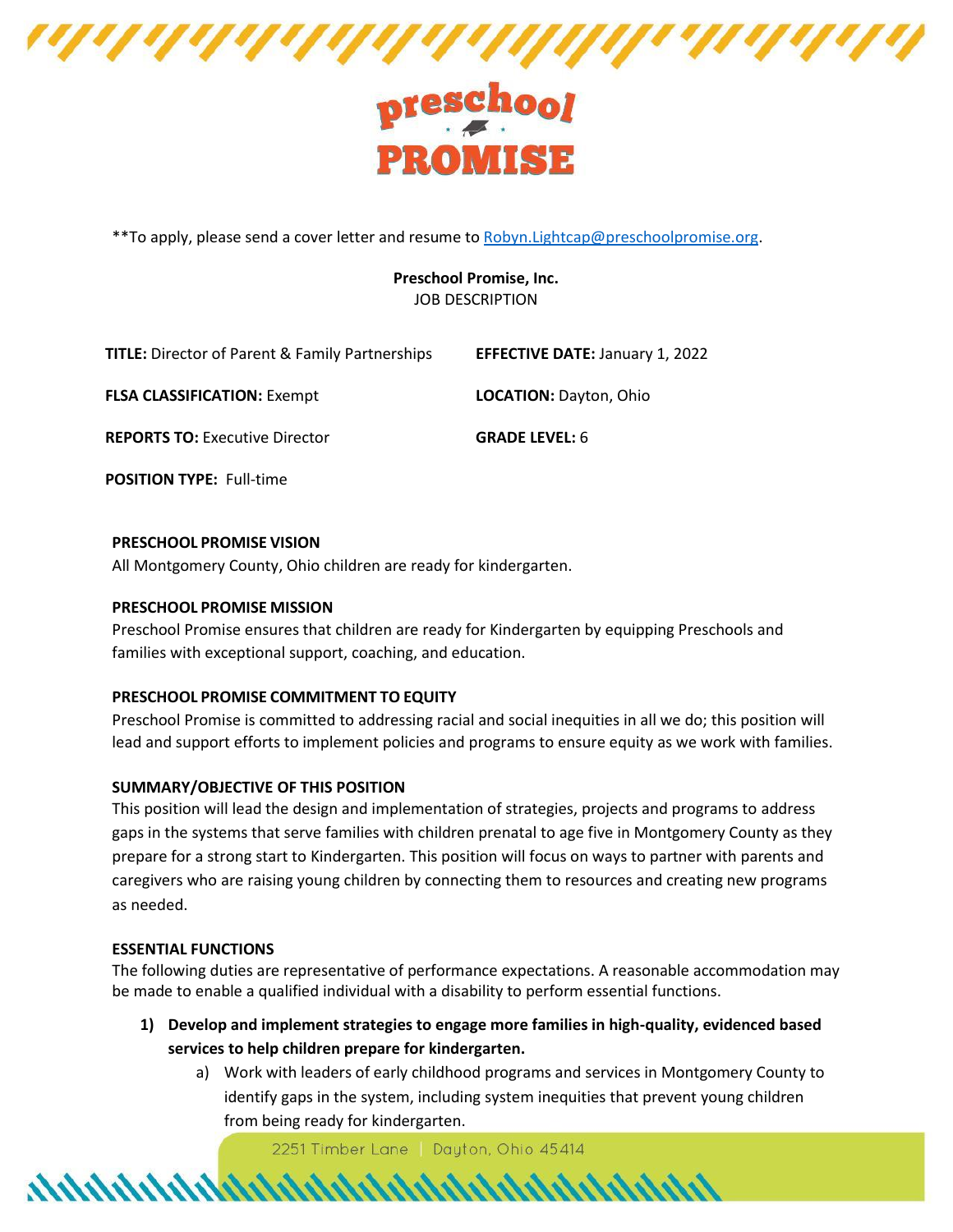

- b) Develop solutions to address the gaps in the system, including gaps that further racial and socio-economic inequities, so that more families and young children birth to age five can participate in evidenced based programming.
- c) Secure funding to implement new programs through developing relationships with funders, writing and managing grants.
- d) Manage the implementation of new programs that engage and partner with families, such as Parents as Teachers home visiting program, Play On Purpose, etc.
- e) Manage the effectiveness of Preschool Promise programs that connect directly with parents such as the Play Boxes, Recipes for Play, Monthly Postcards, birthday cards, etc.
- f) Identify ways to improve early childhood mental health services by promoting services to families and identifying gaps that need to be addressed.
- g) Develop supports for parents who have children with special needs/on IEPs.
- 2) **Develop meaningful ways to engage parents in co-designing solutions and programming.**
	- a) Oversee the staff and contractors who facilitate the Parent Committees such as Parent & Family Voices, Parent Ambassadors, etc.
	- b) Ensure Preschool Promise is working alongside parents and caregivers and engaging parents in co-designing solutions, programs, and services.
- 3) **Build strong relationships with experts in the prenatal to age 5 sector.**
	- a) Convene partners to build a stronger early childhood system in Montgomery County, including stakeholder groups such as the Birth to 3 Collaborative (Home Visiting providers), Early Learning Collaborative, etc.
	- b) Research best practices in other communities and sectors to inform efforts in early childhood education.
	- c) Build strong relationships with Preschool Promise partners and community members, including leaders of home visitor programs, early childhood mental health providers, special education resources, early intervention, etc.
	- d) Network and build relationships around the state and country to develop best practices in building a stronger early childhood system, with a focus on engaging families of young children.

# 4) **Manage funder relationships, grant reports and grant writing.**

- a) Identify, review and evaluate new funding opportunities to sustain the work focused on infant and toddlers.
- b) Write grant requests and reports.
- c) Participate in national early childhood education groups to learn best practices from others.
- 5) **Manage the Parent & Family Partnerships staff team and budget.**

- a) Support and implement priorities established in the strategic plan and accomplish annual goals.
- b) Lead and manage Preschool Promise Parent & Family Partnerships staff team members to develop their skills, execute projects effectively, and accomplish their annual goals.
- c) Create and manage the department budget to ensure fiscal responsibility with tax-payer dollars; secure ongoing funding to sustain the work.
- d) Work with other Preschool Promise Directors and staff team members to build a friendly, supportive, healthy, high-functioning team.

Page 2 of 4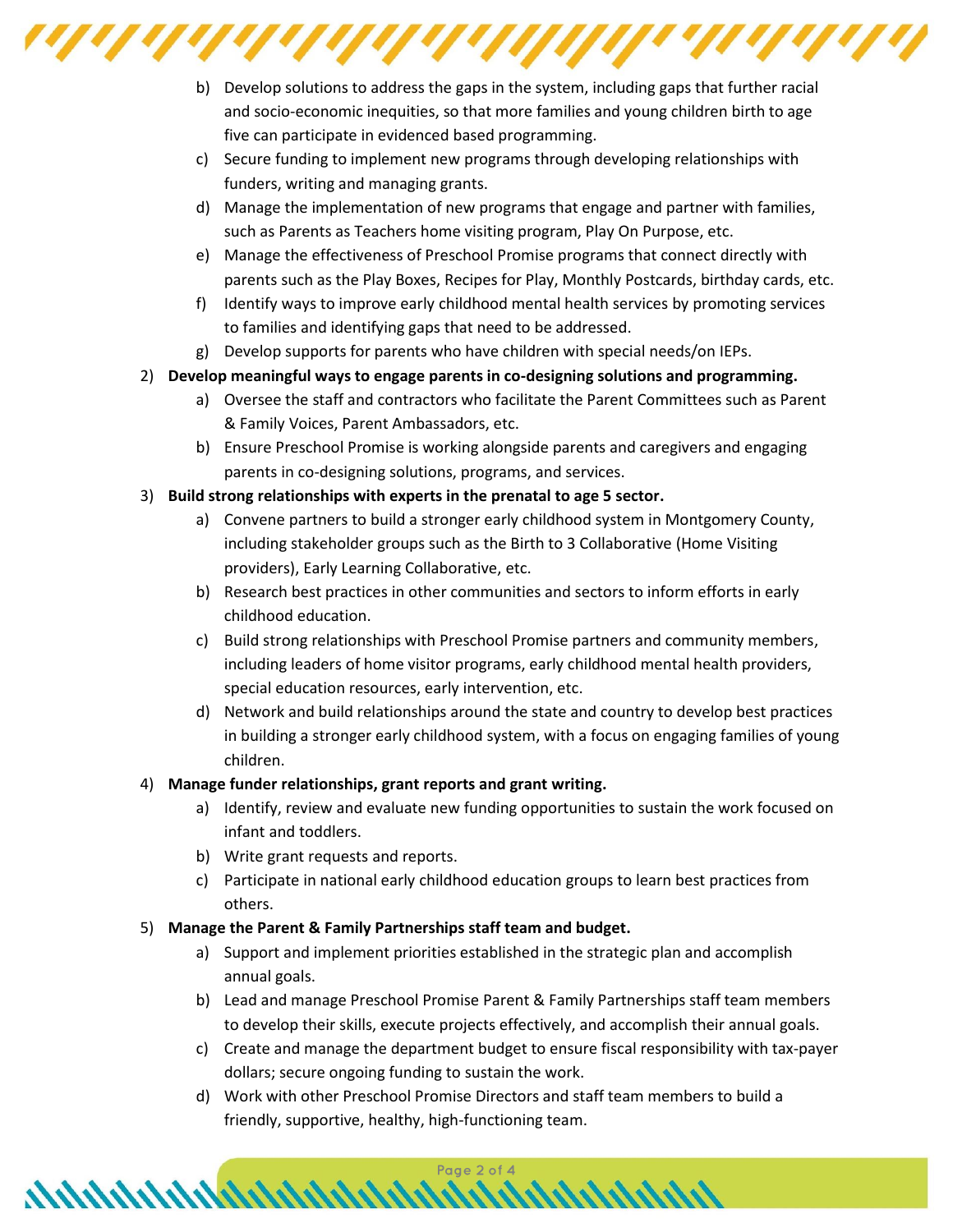

#### **COMPETENCIES REQUIRED**

- At least ten years of work experience leading projects and initiatives
- Experience in Microsoft Office programs (e.g., Excel, PowerPoint) and Google Docs, Email/Calendar
- Strong leadership and communication skills
- Ability to implement and manage multiple projects at one time
- Ability to work with complex systems and operationalize improvements
- Ability to manage individual, group, and organizational interactions
- Ability to express ideas effectively using verbal, nonverbal and writing skills
- Ability to make critical judgements and perform complex tasks independently
- Strong time management skills
- Strong conflict management skills to avert problem situations and resolve conflicts
- Strong interpersonal skills and customer-service orientation
- Strong analytical skills

#### **REQUIRED EDUCATION AND EXPERIENCE**

● Bachelor's degree

## **PREFERRED QUALIFICATIONS, EDUCATION AND EXPERIENCE**

- Understanding of early childhood education systems and programs
- Knowledge of the City of Dayton/Montgomery County early childhood community
- Ability to facilitate diverse groups of leaders to accomplish common objectives
- Strong systems thinker

#### **WORKING CONDITIONS**

Exposure to the following conditions may range from remote to frequent based on circumstances and factors that may not be predictable.

- Potential for exposure to blood borne pathogens and communicable diseases
- Interaction with disruptive, unruly, and/or menacing individuals
- Duties may require operating and/or riding in a vehicle
- Duties may require extended time using a computer terminal and keyboard
- Duties may require considerable telephone contact and paperwork
- Duties may require working under time constraints to meet deadlines
- Duties may require working during the evening and/or weekend

hhhhhhhhhhhhhhhhhhhhhhhhhhhhhh.

#### **PHYSICAL DEMANDS OF THE POSITION**

- Ability to travel to meetings and work assignments
- Ability to maintain an acceptable attendance record and be punctual
- Ability to meet all mandated health requirements (e.g., negative tuberculosis test, etc.)

#### **TYPICAL WORK HOURS**

- Standard work days, hours are flexible
- Flexible work schedule to account for weekend and evening work commitments

#### **TRAVEL REQUIRED**

● Travel within Ohio and out-of-state may be required for select training events, conferences, and professional development

Page 3 of 4